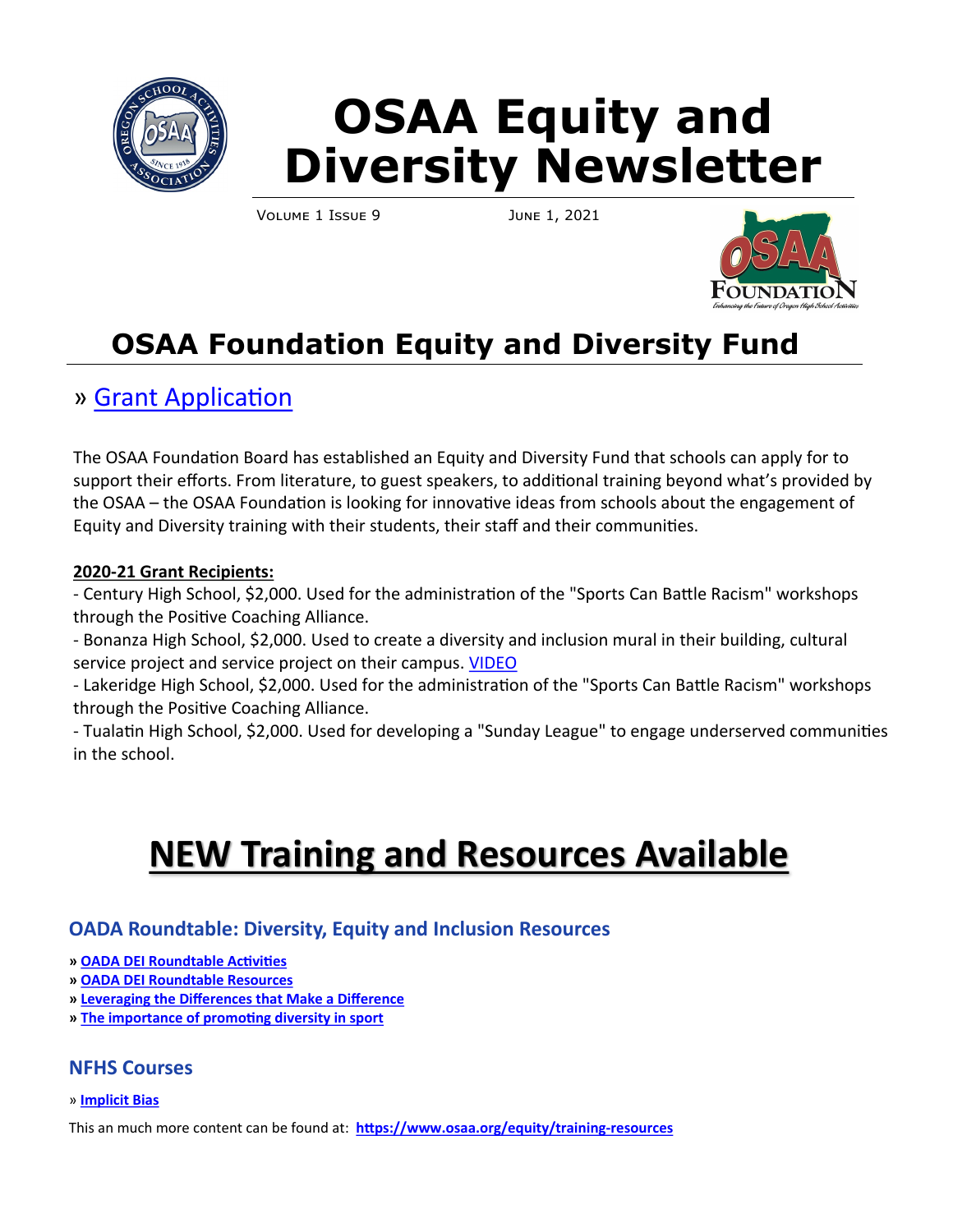## **PCA VOICES: The Importance of Positive Coaching in Competition**

#### **By: Oscar Ponteri, Franklin High School Student**

#### **A few weeks ago I had the honor to talk to Leon McKenzie, the former head coach of Benson High School in Portland Oregon's famous track program. He is the 15-time Oregon coach of the year and has coached Benson to 11 Track and Field State titles, and he said something that struck me, "I run a human development program disguised as a track team."**

My name is Oscar Ponteri. I am a sophomore at Franklin High School in Portland, Oregon and a volunteer for the Positive Coaching Alliance. I have participated in sports for as long as I can remember. It started with recreational soccer and basketball in elementary school. I found a love for soccer and continued on a new team through middle school. Now I run for my school's cross country and track team. Through 11 years of organized sports, I have learned that competition holds incredible power. It can create just as negative of an impact on us as it can positive. It's all about how you utilize it. How our youth coaches frame competition will dictate the way we compete beyond athletics for our entire life.

Through elementary school, sports had been a reliable source of fun and camaraderie. However, on my middle school soccer team, I encountered sports in a new light. The game was much more competitive and less oriented towards athlete enjoyment. My coach, in particular, was the complete embodiment of this scoreboard-oriented culture. He was cold and intense. Players were afraid to make mistakes and be vulnerable- natural parts of the game. Fearing my coach's reactions to losses or mistakes became normal and it shifted the way I approached the game. I played more cautiously, with less confidence. I would only assess my performances based on the mistakes instead of the effort I exerted. Over my three years of participation with the team, I slowly watched the game I once loved become a chore and eventually something I dreaded.

Sports are an integral Development Zone® for youth. They create a huge footprint on our character and the traits we take with us as we age. This is something I can account to first hand. Many of the unhealthy habits and mindsets that emerged as a result of my middle school soccer team have carried over and are still something I struggle with today. I volunteer with the Positive Coaching Alliance because I believe that the organization has the ability to mold this footprint into something positively impactful for me, my peers, and future generations.

This is not an experience singular to me. I have friends who have had similar experiences with verbally abusive, overly intense, and generally uneducated coaches. The way our coaches act is critical in youth development. Teachers spend years learning about different ways they can support the growth of their students, while coaches can get hired into powerful positions with no experience or education on being role models, mentors, and leaders. Should someone with so little experience or education be able to have such a huge impact? I believe that educating coaches is one of the most valuable gifts we can give to our youth and is one of the main reasons why I support the Positive Coaching Alliance. In my eyes, the work PCA does to educate and promote the power of positivity to coaches is key in creating leaders who are invested in the growth of their youth.

Link to article: [https://positivecoach.org/the](https://positivecoach.org/the-pca-blog/the-importance-of-positive-coaching-in-competition-by-franklin-high-school-student-oscar-ponteri/)-pca-blog/the-importance-of-positive-coaching-in-competition-by-franklin-high-school -student-oscar-[ponteri/](https://positivecoach.org/the-pca-blog/the-importance-of-positive-coaching-in-competition-by-franklin-high-school-student-oscar-ponteri/)